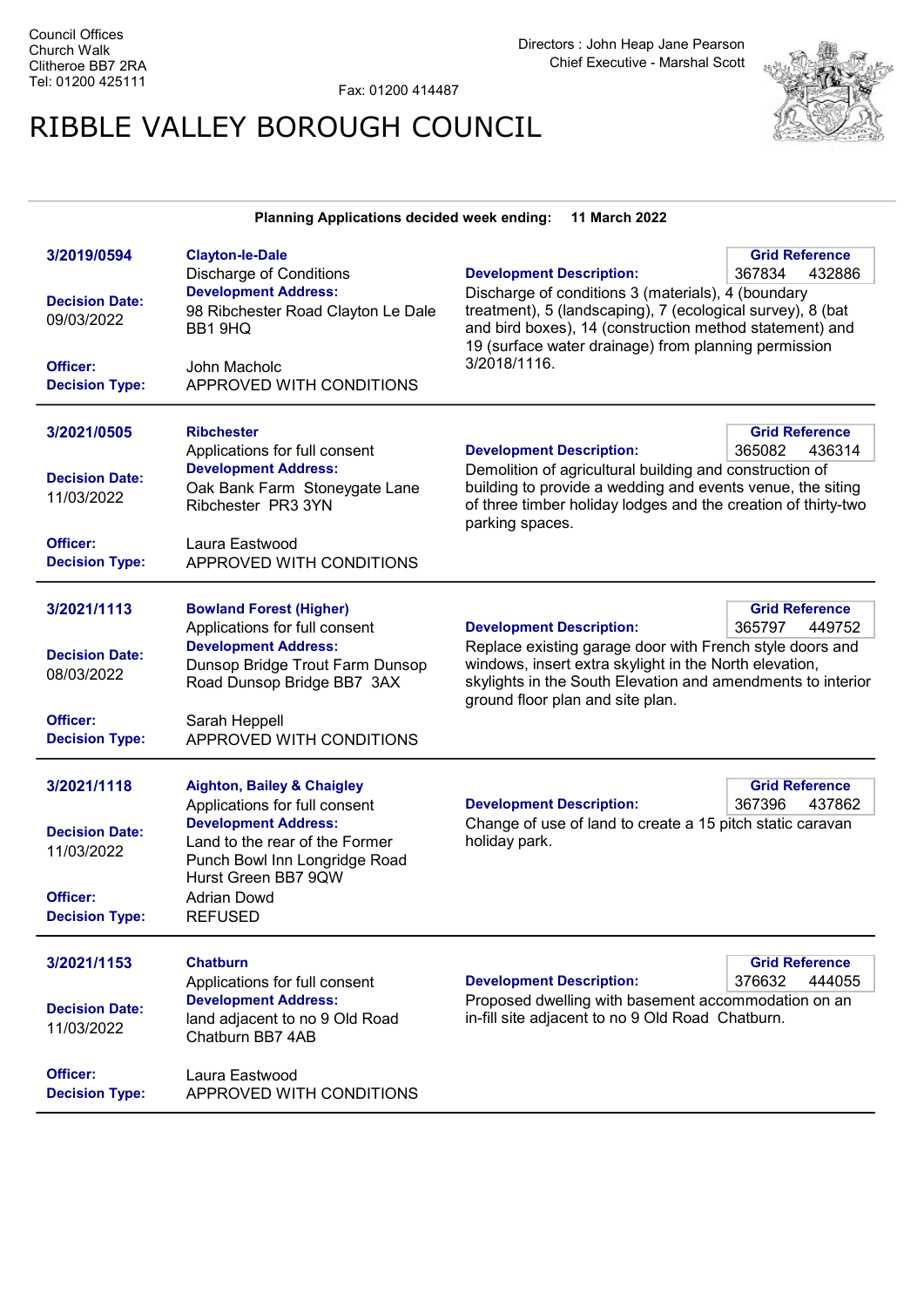| 3/2021/1185<br><b>Decision Date:</b><br>09/03/2022 | Read<br>Applications for full consent<br><b>Development Address:</b><br>10 Hammond Drive Read BB12 7RE | <b>Grid Reference</b><br><b>Development Description:</b><br>376087<br>434847<br>Alterations to planning permission 3/2017/1183 to include<br>an extension of the driveway to form a new boundary and a<br>car turntable as per the Design and Access Statement. |  |
|----------------------------------------------------|--------------------------------------------------------------------------------------------------------|-----------------------------------------------------------------------------------------------------------------------------------------------------------------------------------------------------------------------------------------------------------------|--|
| Officer:<br><b>Decision Type:</b>                  | Sarah Heppell<br>APPROVED WITH CONDITIONS                                                              |                                                                                                                                                                                                                                                                 |  |
| 3/2021/1212                                        | <b>Rimington and Middop</b><br>Applications for full consent                                           | <b>Grid Reference</b><br><b>Development Description:</b><br>384751<br>445288                                                                                                                                                                                    |  |
| <b>Decision Date:</b><br>08/03/2022                | <b>Development Address:</b><br>Higher Newfield Edge Burnley Road<br>Gisburn BB7 4JN                    | Demolition of existing three-storey dwelling Higher Newfield<br>Edge, detached triple garage and all existing outbuildings.<br>Construction of a part subterranean replacement dwelling                                                                         |  |
| Officer:<br><b>Decision Type:</b>                  | Laura Eastwood<br>APPROVED WITH CONDITIONS                                                             | with attached garage. The existing attached Pentangle<br>Barn will become detached from the new dwelling.<br>Creation of new access to Pentangle Barn and the new<br>dwelling, with redesigned landscaping, parking and gardens                                 |  |
|                                                    |                                                                                                        | for both properties.                                                                                                                                                                                                                                            |  |
| 3/2021/1227                                        | <b>Clitheroe</b><br>Applications for full consent                                                      | <b>Grid Reference</b><br><b>Development Description:</b><br>374965<br>442406                                                                                                                                                                                    |  |
| <b>Decision Date:</b><br>09/03/2022                | <b>Development Address:</b><br>21 Chatburn Avenue Clitheroe BB7<br>2AU                                 | Demolish existing garage. Build new garage with a<br>bedroom annexe above the garage, dormer window to the<br>rear and 2 skylights at the front. (Annex suitable for senior<br>family members)                                                                  |  |
| Officer:<br><b>Decision Type:</b>                  | Sarah Heppell<br>APPROVED WITH CONDITIONS                                                              |                                                                                                                                                                                                                                                                 |  |
| 3/2021/1242                                        | <b>Clitheroe</b><br>Applications for full consent                                                      | <b>Grid Reference</b><br><b>Development Description:</b><br>373255<br>441580                                                                                                                                                                                    |  |
| <b>Decision Date:</b><br>08/03/2022                | <b>Development Address:</b><br>2 St Pauls Close Clitheroe BB7 2NA                                      | Proposed two storey side extension and garage conversion.                                                                                                                                                                                                       |  |
| Officer:<br><b>Decision Type:</b>                  | Sarah Heppell<br>APPROVED WITH CONDITIONS                                                              |                                                                                                                                                                                                                                                                 |  |
| 3/2021/1250                                        | <b>Whalley</b><br><b>Discharge of Conditions</b>                                                       | <b>Grid Reference</b><br><b>Development Description:</b><br>373636<br>436729                                                                                                                                                                                    |  |
| <b>Decision Date:</b><br>08/03/2022                | <b>Development Address:</b><br>4B Ashgreen House Wiswell Lane<br>Whalley Clitheroe BB7 9AF             | Discharge of Condition 4 (Landscaping) and 7<br>(Construction Management Plan) of planning application<br>3/2021/0991.                                                                                                                                          |  |
| Officer:<br><b>Decision Type:</b>                  | Sarah Heppell<br>APPROVED WITH CONDITIONS                                                              |                                                                                                                                                                                                                                                                 |  |
| 3/2022/0001                                        | <b>Aighton, Bailey &amp; Chaigley</b><br>Applications for full consent                                 | <b>Grid Reference</b><br><b>Development Description:</b><br>368373<br>439758                                                                                                                                                                                    |  |
| <b>Decision Date:</b><br>11/03/2022                | <b>Development Address:</b><br>2 Pinfold Knowles Brow Hurst Green<br>BB7 9QX                           | Proposed single-storey, ground-floor extension to side of<br>property with sloping roof.                                                                                                                                                                        |  |
| Officer:<br><b>Decision Type:</b>                  | <b>Ben Taylor</b><br>APPROVED WITH CONDITIONS                                                          |                                                                                                                                                                                                                                                                 |  |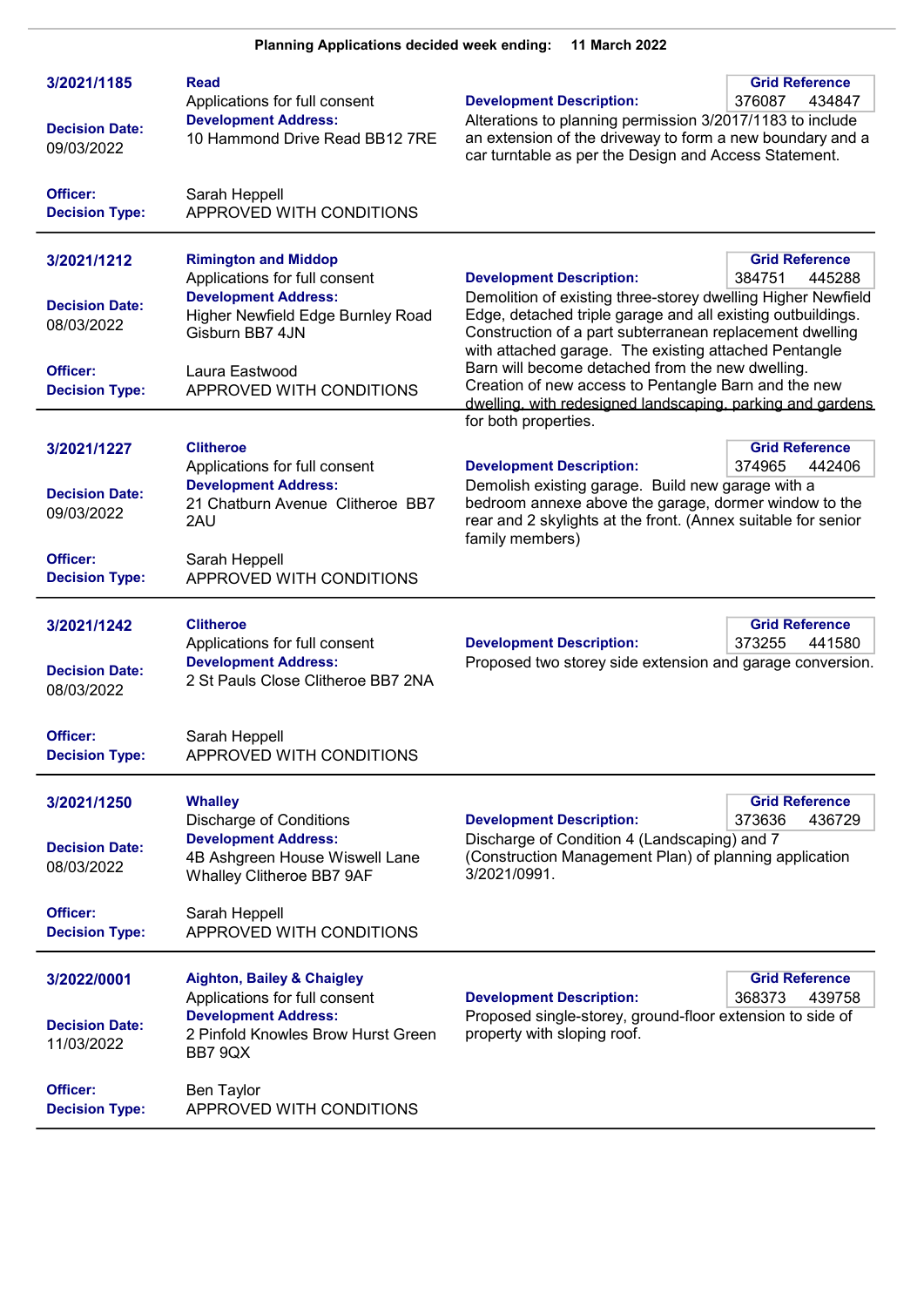| 3/2022/0046<br><b>Decision Date:</b><br>11/03/2022 | <b>Wilpshire</b><br>Variation of Condition<br><b>Development Address:</b><br>42 Knowsley Road Wilpshire BB1<br>9PN              | <b>Development Description:</b><br>Variation of condition 2 of planning permission<br>3/2021/0555. Amended plans in relation to the conversion<br>of the integral garage (retrospective).                                       | <b>Grid Reference</b><br>432142<br>368622 |
|----------------------------------------------------|---------------------------------------------------------------------------------------------------------------------------------|---------------------------------------------------------------------------------------------------------------------------------------------------------------------------------------------------------------------------------|-------------------------------------------|
| Officer:<br><b>Decision Type:</b>                  | Laura Eastwood<br>APPROVED WITH CONDITIONS                                                                                      |                                                                                                                                                                                                                                 |                                           |
| 3/2022/0049<br><b>Decision Date:</b><br>08/03/2022 | <b>Billington and Langho</b><br>Applications for full consent<br><b>Development Address:</b><br>5 Hawthorn Close Langho BB6 8DZ | <b>Development Description:</b><br>Regularisation of unauthorised change of use of agricultural<br>land to residential curtilage.                                                                                               | <b>Grid Reference</b><br>370930<br>433590 |
| Officer:<br><b>Decision Type:</b>                  | Stephen Kilmartin<br><b>REFUSED</b>                                                                                             |                                                                                                                                                                                                                                 |                                           |
| 3/2022/0056                                        | <b>Clitheroe</b><br>Applications for full consent                                                                               | <b>Development Description:</b>                                                                                                                                                                                                 | <b>Grid Reference</b><br>374322<br>441597 |
| <b>Decision Date:</b><br>11/03/2022                | <b>Development Address:</b><br>45-47 Moor Lane Clitheroe BB7 1BE                                                                | Proposed change of use to create a new retail store (off<br>Moor Lane), 2 x Nailbar Units (off Lowergate) and a<br>self-contained two bedroom first floor apartment.<br>Associated fenestration alterations and building        |                                           |
| Officer:<br><b>Decision Type:</b>                  | <b>Adrian Dowd</b><br>APPROVED WITH CONDITIONS                                                                                  | enhancements including replacement of existing concrete<br>roof tiles with natural slate. Resubmission of application<br>3/2021/0940                                                                                            |                                           |
| 3/2022/0057                                        | <b>Mellor</b><br>Variation of Condition                                                                                         | <b>Development Description:</b>                                                                                                                                                                                                 | <b>Grid Reference</b><br>363235<br>429457 |
| <b>Decision Date:</b><br>10/03/2022                | <b>Development Address:</b><br>Ravenswing Farm Further Lane<br>Mellor BB2 7QB                                                   | Variation of condition 2 (approved plans) from planning<br>permission 3/2021/0539 to allow additional skylights in the<br>proposed living room and increased central window height<br>on the south elevation.                   |                                           |
| Officer:<br><b>Decision Type:</b>                  | <b>Ben Taylor</b><br>APPROVED WITH CONDITIONS                                                                                   |                                                                                                                                                                                                                                 |                                           |
| 3/2022/0064                                        | <b>Clayton-le-Dale</b><br>Variation of Condition                                                                                | <b>Development Description:</b>                                                                                                                                                                                                 | <b>Grid Reference</b><br>366631<br>433610 |
| <b>Decision Date:</b><br>11/03/2022                | <b>Development Address:</b><br>Edenfields Ribchester Road Clayton<br>le Dale BB1 9EY                                            | Variation of Condition 8 of planning permission 3/2020/0484<br>to extend the time period associated with permission for the<br>residential caravan on site to be extended until 26.11.22 to<br>allow completion of the project. |                                           |
| Officer:<br><b>Decision Type:</b>                  | <b>Ben Taylor</b><br>APPROVED WITH CONDITIONS                                                                                   |                                                                                                                                                                                                                                 |                                           |
| 3/2022/0066                                        | <b>Clitheroe</b><br>Certificate of Lawfulness - Proposed                                                                        | <b>Development Description:</b>                                                                                                                                                                                                 | <b>Grid Reference</b><br>375341<br>440779 |
| <b>Decision Date:</b><br>10/03/2022                | <b>Development Address:</b><br>21 Cottage Close Clitheroe BB7<br>1GX                                                            | Certificate of Lawful Development (Proposed Use) for<br>installation of electric gates                                                                                                                                          |                                           |
| Officer:<br><b>Decision Type:</b>                  | Sarah Heppell<br>PERMISSION REQUIRED                                                                                            |                                                                                                                                                                                                                                 |                                           |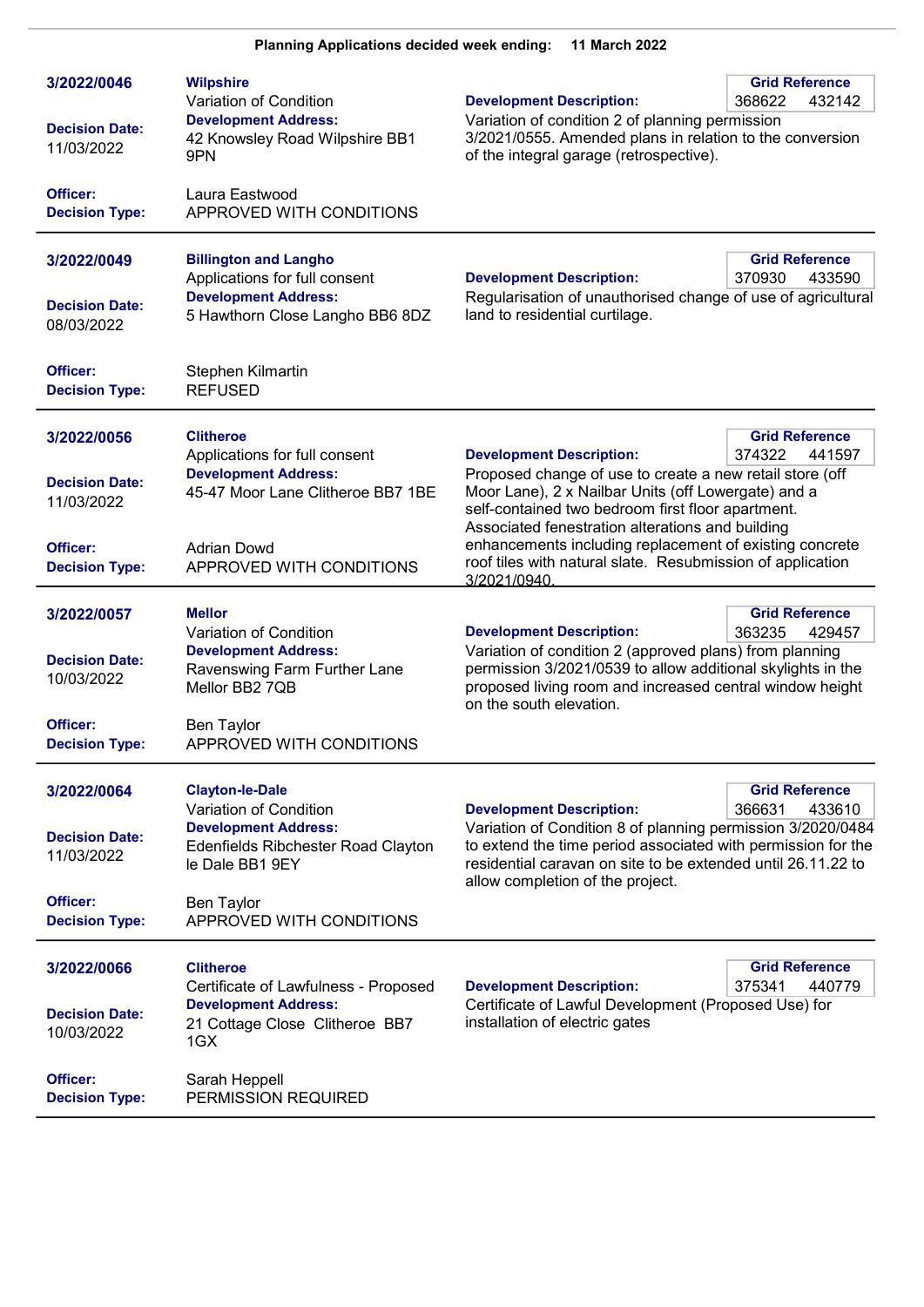| 3/2022/0067                         | <b>Wilpshire</b><br>Applications for full consent                                        | <b>Development Description:</b>                                                                                                                                                                                                                                                                                                                         | <b>Grid Reference</b><br>369376<br>433024 |
|-------------------------------------|------------------------------------------------------------------------------------------|---------------------------------------------------------------------------------------------------------------------------------------------------------------------------------------------------------------------------------------------------------------------------------------------------------------------------------------------------------|-------------------------------------------|
| <b>Decision Date:</b><br>09/03/2022 | <b>Development Address:</b><br>Sudell House 75 Whalley Road<br>Wilpshire BB1 9LN         | Removal of the existing garage and conservatory and<br>erection of a proposed single storey extension, entrance<br>canopy and annex.                                                                                                                                                                                                                    |                                           |
| Officer:<br><b>Decision Type:</b>   | Ben Taylor<br>APPROVED WITH CONDITIONS                                                   |                                                                                                                                                                                                                                                                                                                                                         |                                           |
| 3/2022/0073                         | <b>Chipping</b><br><b>Discharge of Conditions</b>                                        | <b>Development Description:</b>                                                                                                                                                                                                                                                                                                                         | <b>Grid Reference</b><br>362315<br>443329 |
| <b>Decision Date:</b><br>10/03/2022 | <b>Development Address:</b><br>20-22 Talbot Street Chipping PR3<br>2QE                   | Discharge of condition 6 (Recording of first floor structure),<br>from Listed Building Consent 3/2020/0763.                                                                                                                                                                                                                                             |                                           |
| Officer:<br><b>Decision Type:</b>   | <b>Adrian Dowd</b><br>APPROVED NO CONDITIONS                                             |                                                                                                                                                                                                                                                                                                                                                         |                                           |
| 3/2022/0075                         | <b>Chipping</b><br><b>Discharge of Conditions</b>                                        | <b>Development Description:</b>                                                                                                                                                                                                                                                                                                                         | <b>Grid Reference</b><br>362315<br>443329 |
| <b>Decision Date:</b><br>11/03/2022 | <b>Development Address:</b><br>20-22 Talbot Street Chipping PR3<br>2QE                   | Discharge of condition 8 (wall covering) from Listed Building<br>Consent 3/2020/0763.                                                                                                                                                                                                                                                                   |                                           |
| Officer:<br><b>Decision Type:</b>   | <b>Adrian Dowd</b><br>APPROVED NO CONDITIONS                                             |                                                                                                                                                                                                                                                                                                                                                         |                                           |
| 3/2022/0107                         | <b>Clitheroe</b><br>Applications for full consent                                        | <b>Development Description:</b>                                                                                                                                                                                                                                                                                                                         | <b>Grid Reference</b><br>375389<br>442267 |
| <b>Decision Date:</b><br>08/03/2022 | <b>Development Address:</b><br><b>Twinbrooks Barn Up Brooks</b><br>Clitheroe BB7 2AG     | Demolition of detached storage building and erection of<br>three single-storey dwellinghouses with private gardens and<br>parking areas. Vehicular and pedestrian access works off<br>Twin Brook Road and private access drive. Erection of a<br>two-car carport serving barn conversion and associated<br>external works. Resubmission of 3/2021/1202. |                                           |
| Officer:<br><b>Decision Type:</b>   | Stephen Kilmartin<br><b>REFUSED</b>                                                      |                                                                                                                                                                                                                                                                                                                                                         |                                           |
| 3/2022/0122                         | <b>Salesbury</b><br>Non-Material amendment                                               | <b>Development Description:</b>                                                                                                                                                                                                                                                                                                                         | <b>Grid Reference</b><br>367421<br>433775 |
| <b>Decision Date:</b><br>08/03/2022 | <b>Development Address:</b><br>Wild Rose Cottage Longsight Road<br>Copster Green BB2 7JA | Amendment to 3/2018/0776 to allow a change of roof tile to<br>Planum Clay interlocking low pitch grey roof.                                                                                                                                                                                                                                             |                                           |
| Officer:<br><b>Decision Type:</b>   | John Macholc<br>APPROVED WITH CONDITIONS                                                 |                                                                                                                                                                                                                                                                                                                                                         |                                           |
| 3/2022/0147                         | <b>Barrow</b><br>Application for tree works                                              | <b>Development Description:</b>                                                                                                                                                                                                                                                                                                                         | <b>Grid Reference</b><br>374124<br>438088 |
| <b>Decision Date:</b><br>08/03/2022 | <b>Development Address:</b><br>Land to the rear of 32 Waterside<br>Reach Barrow BB7 9XQ  | Felling of T2 Ash Tree.                                                                                                                                                                                                                                                                                                                                 |                                           |
| Officer:<br><b>Decision Type:</b>   | David Hewitt<br>APPROVED WITH CONDITIONS                                                 |                                                                                                                                                                                                                                                                                                                                                         |                                           |